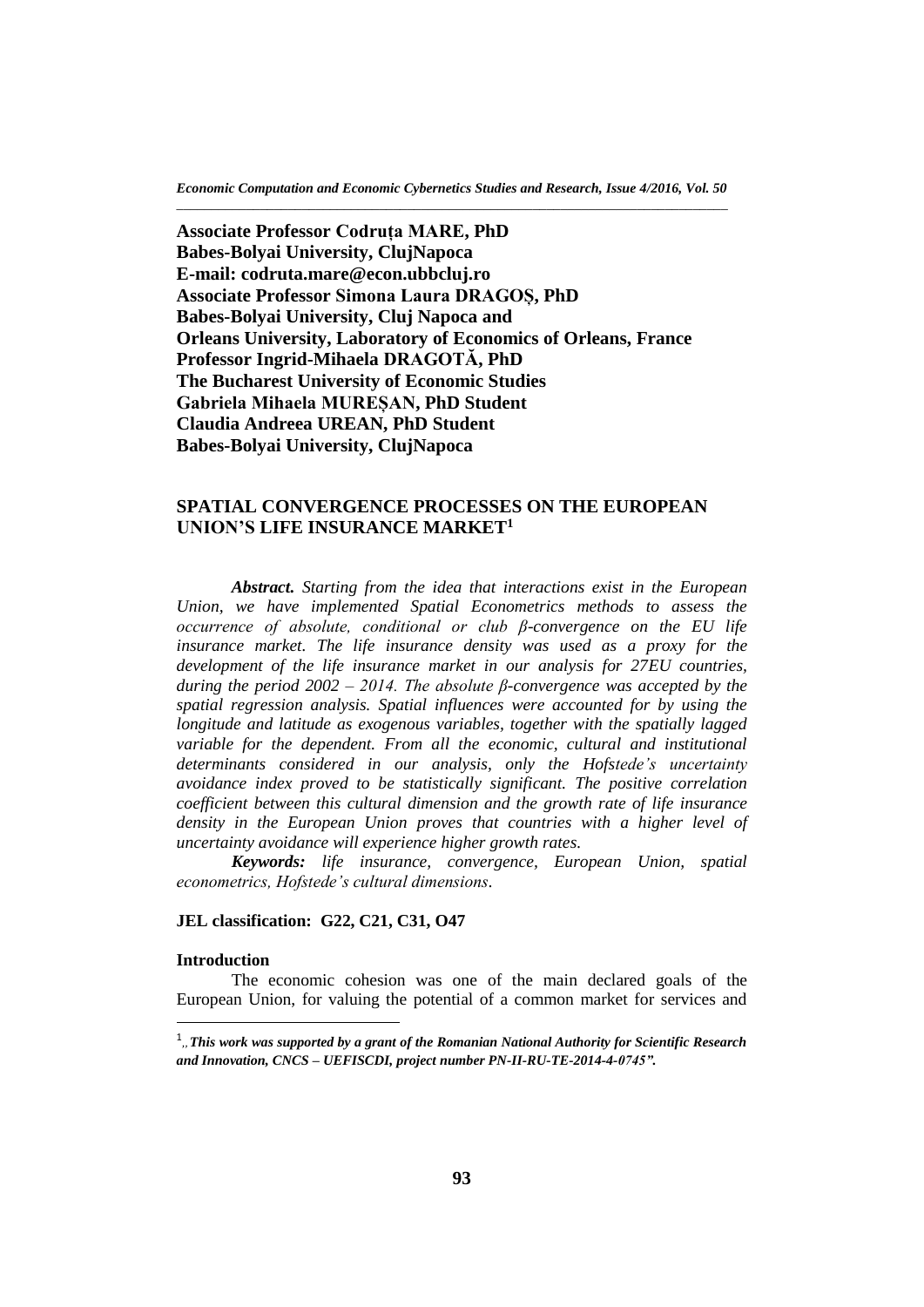goods(Wild, 2016). In the financial literature we find in the studies of Goldberg (2007) and Badahir and Valev (2015) the approach of a "knowledge gap" between the developed and emerging countries. If emerging markets will follow the developed ones in the field of financial development, we can look forward to a convergence process. On the contrary, if the "gap" between them increases, we can speak about divergence. Due to the fact that in the EU insurance industry, as an important part of the tertiary sector, there is a significant gap between life and nonlife sectors, we choose to analyse this market from the convergence point of view.

The main goal of the convergence studies in the European Union is to evaluate the degree in which this process occurs, taking into account the main principles on which this construction is based. The large structural differences between old and new member states are usually assessed through variables related to the wealth of the nation, such as GDP, incomes, etc. The empirical evidence prove that there are different types of convergence processes in the European Union (see, for example, Dall`Erba, 2003; Dall'Erba and Le Gallo,2008; Mare, 2014), and a continuous process of integration (economic, social, cultural, etc.) should also manifest on the insurance market. Due to the fact that non-life insurance market includes a compulsory part, we chose to analyse the life insurance market, where the decision is subjected only to the personal decision of the client. The importance of this study is emphasized by major disparities between the weights of life insurance industry in emerging and developed markets (in developed countries the life sector is far more developed then in emerging ones).To the best of our knowledge, this is the first study focused on emphasizing the convergence process on the insurance market and on the analysis of its economic, social, institutional and political determinants at the European Union level. Moreover, the influence of these factors is enhanced by the different cultural backgrounds. In this context, we extend our analysis by taking also into account the Hofstede's cultural dimensions (Hofstede, 2011). Until now, this type of studies was made only for the financial services market. The novelty of the study is that it also provides the first application of spatial econometrics as the methodological approach used to study the process of convergence for the EU life insurance industry.

A convergence process implies a significant relationship between the initial level of the market and its growth rate during the analysed period. If this relationship is true, an absolute β-convergence process occurs. This means that EU member countries tend to move towards a single steady-state on the insurance market. The existing literature reveals that conditional or club β-convergence processes appear in the European Union, especially due to the existence of structural differences (see Fischer and Stirbock, 2004; Feldkircher, 2006, among others).

The remaining of the study is organized as follows. Section 2 shortly presents the leading trends in the EU life insurance industry and its main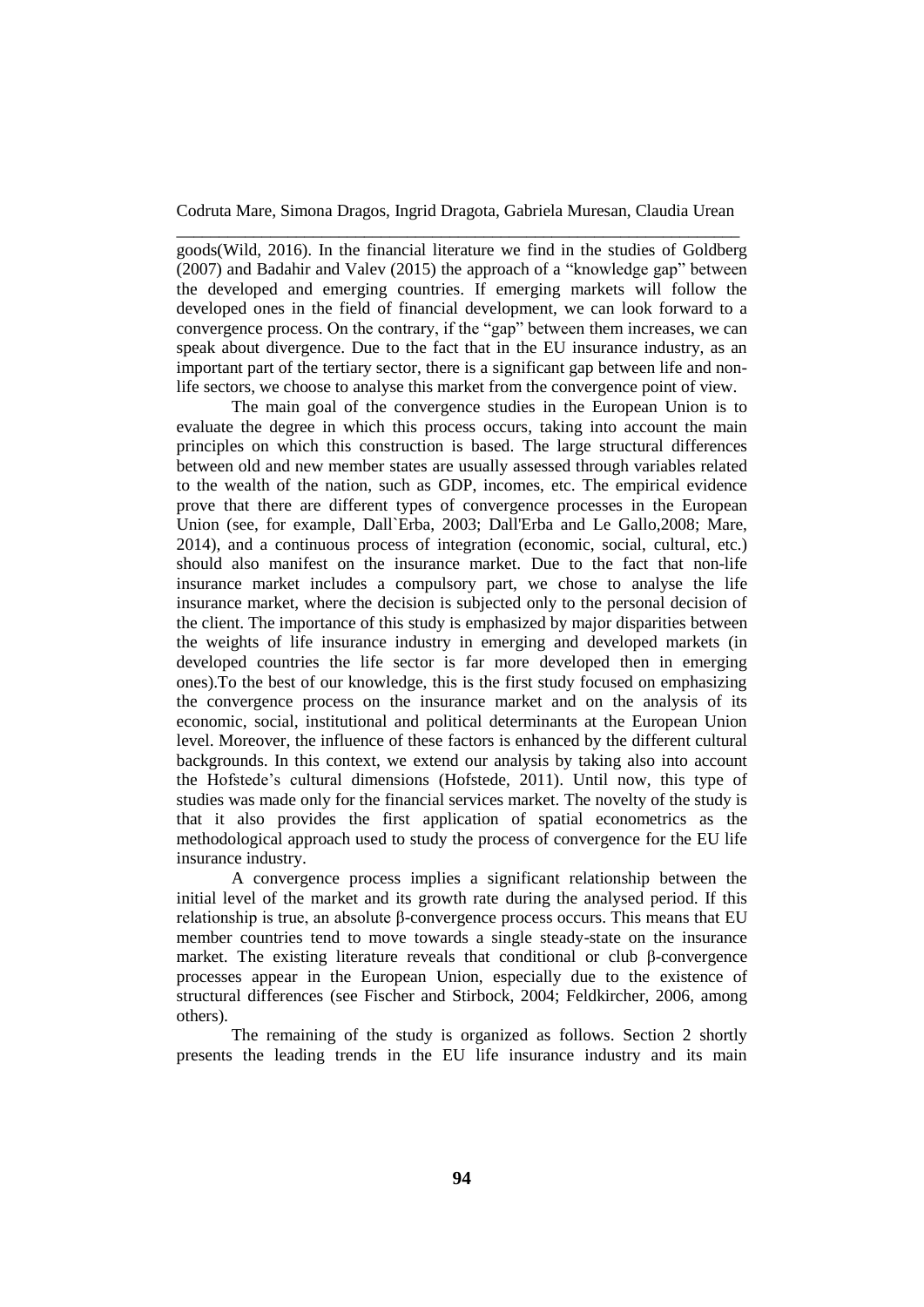determinants. Section 3 describes the database and methodology. Section 4 presents the empirical results, and the last section concludes.

## **An overview of the determinants of the life insurance market**

The analysis of the life insurance market (SwissRe, 2015) reflects that in the Western European countries the life insurance penetration, which considers written premiums from life insurance policies as a percentage of GDP, is 4.77%, while in the Central and Eastern European countries is only 0.53%. The level of this indicator at the European Union level is 2.96%.

The statistical data also show that this market stagnates after the financial crisis from 2008, while in emerging markets life insurance growth rates slow down compared to the period before crisis. However, on the Western European life insurance market, we can see a recovery trend, when gross written premiums raised in 2014 (compared to 2013) with 5.8%, representing the highest growth after crises since 2007. This rise was due mostly to the increase in saving products.

The life insurance premiums for the CEE countries have dropped by 2.1% in 2014 (compared to 2013), but overall, the downward trend has slowed down in most of these countries. In countries such as Hungary, Slovakia or Baltic States, the gross written premiums from life insurance industry increase, while in Slovenia, Czech Republic and Romania the drop has been stabilized.

Considering the real standing of the European life insurance market and the fact that convergence processes have been identified in EU in terms of standard of living, the aim of this study is to deeply investigate those processes on this market.

The existing literature has been already proved that the demand for life insurance is affected by a very wide range of indicators, such as economic, demographic, socio-cultural and institutional determinants. Among economic determinants, the income level is one of the most important factor on the decision to buy a life insurance policy, either the level of household income is used, or the aggregate economic data. Empirical evidence supports a positive correlation between income and life insurance demand (Truett and Truett, 1990; Browne and Kim, 1993; Outreville, 1996; Ward and Zurbruegg, 2002; Beck and Webb, 2003; Chang and Lee, 2012). Moreover, the impact of GDP per capita on life insurance consumption increases as the economy matures (Chang and Lee, 2012). In this context, can be relevant to point out the diversity of methodological approaches used to examine the relation between economic development and life insurance demand from the commonly used linear models to "the S-curve model" of Carter and Dickinson (1992) and Enz (2000) (non-linear models) and also studies in which the data set is split between developed and, respectively, developing economies (Ward and Zurbruegg, 2002; Sen, 2008). A more recent study of Chang and Lee (2012) used another non-linear model, a threshold regression model to solve the potential endogeneity issue when investigating the relationship between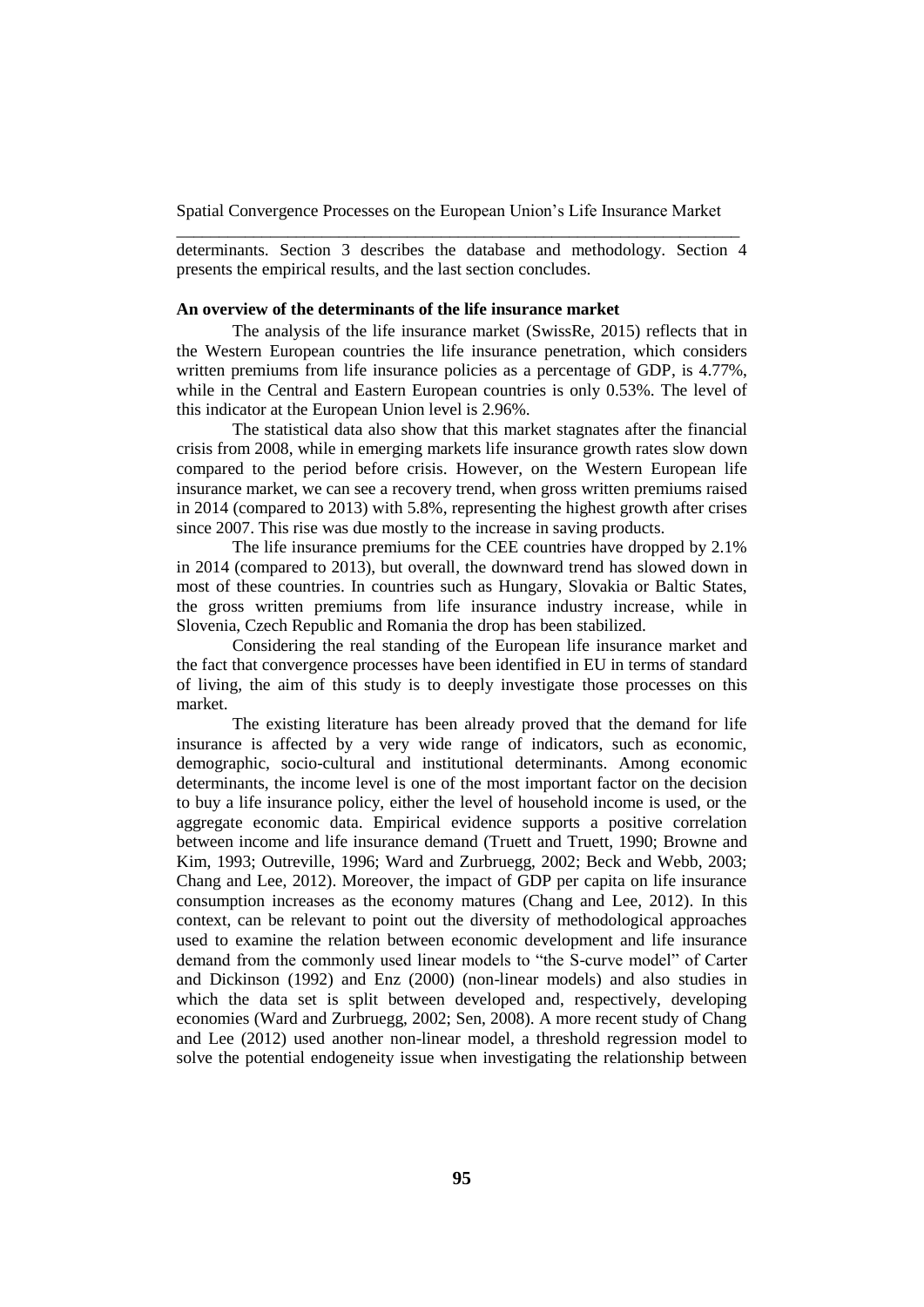these two variables, next to other determinants. They prove that the impact of the explanatory variables found as determinants for life insurance do vary with the level of economic development.

Some of the abovementioned studies also use as economic determinant for life insurance demand the inflation factor and it is already proved the negative impact exerted by this explanatory variable (Browne and Kim, 1993; Outreville, 1996; Ward and Zurbruegg, 2002; Beck and Webb, 2003; Chang and Lee, 2012; Lee and Chang, 2015). The negative correlation between these two variables can be explained through the negative impact exerted by inflation to the long term monetary benefits provided by a life insurance policy, by eroding the insured amount which will be received by the policyholder in the future. However, in the existing literature, the results are mixed. For example, not all the studies in this field find a relation between inflation and life insurance demand. For example, Elango and Jones (2011) do not confirm it for a sample of 35 emerging markets, analysed for the period 1999-2008, neither when they use the life insurance density as dependent variable, nor when the life insurance growth rate are used instead. A similar result is found by Hwang and Gao (2003) for China. More recent studies, such as Lee and Chang (2015) find a puzzling result of a positive correlation between life insurance demand and the inflation rate, for 50 countries analysed during the period 1996-2005.

The importance of institutional framework and political stability of a country has been already proved in a number of studies until this moment, including in the field of life insurance industry. The legal rules are obviously important for this sector, based on the contractual obligations assumed by both parties and it is expected that the life insurance industry to develop more if the insured persons feel protected by the legal system and the enforcement of the law is implemented. Moreover, the soundness of this legal environment depend on the political context and, for example, the control of corruption can significantly affect the trust in the insurance system in general, and particularly the life insurance one, due to the particular long term engagements. Hence, using an average of six indicators measuring voice and accountability, political stability, government effectiveness, regulatory quality, rule of law, and control of corruption, Beck and Webb (2003) prove that institutional differences can explain some of the variation in life insurance consumption across countries. Also, Chang and Lee (2012) find that these types of institutional determinants have a positive impact on life insurance development, but especially in low-income countries. In high-income countries, this effect is marginal. In a very recent study, Lee and Chang (2015) use the worldwide governance indicator (WGI) constructed by Kaufmann, Kraay, and Mastruzzi (2010) to evaluate the influence of national governance environments on the development of life insurance sector. They use four indicators: government effectiveness, regulatory quality, rule of law, and control of corruption. A higher score represents a better institutional quality. They prove that country-specific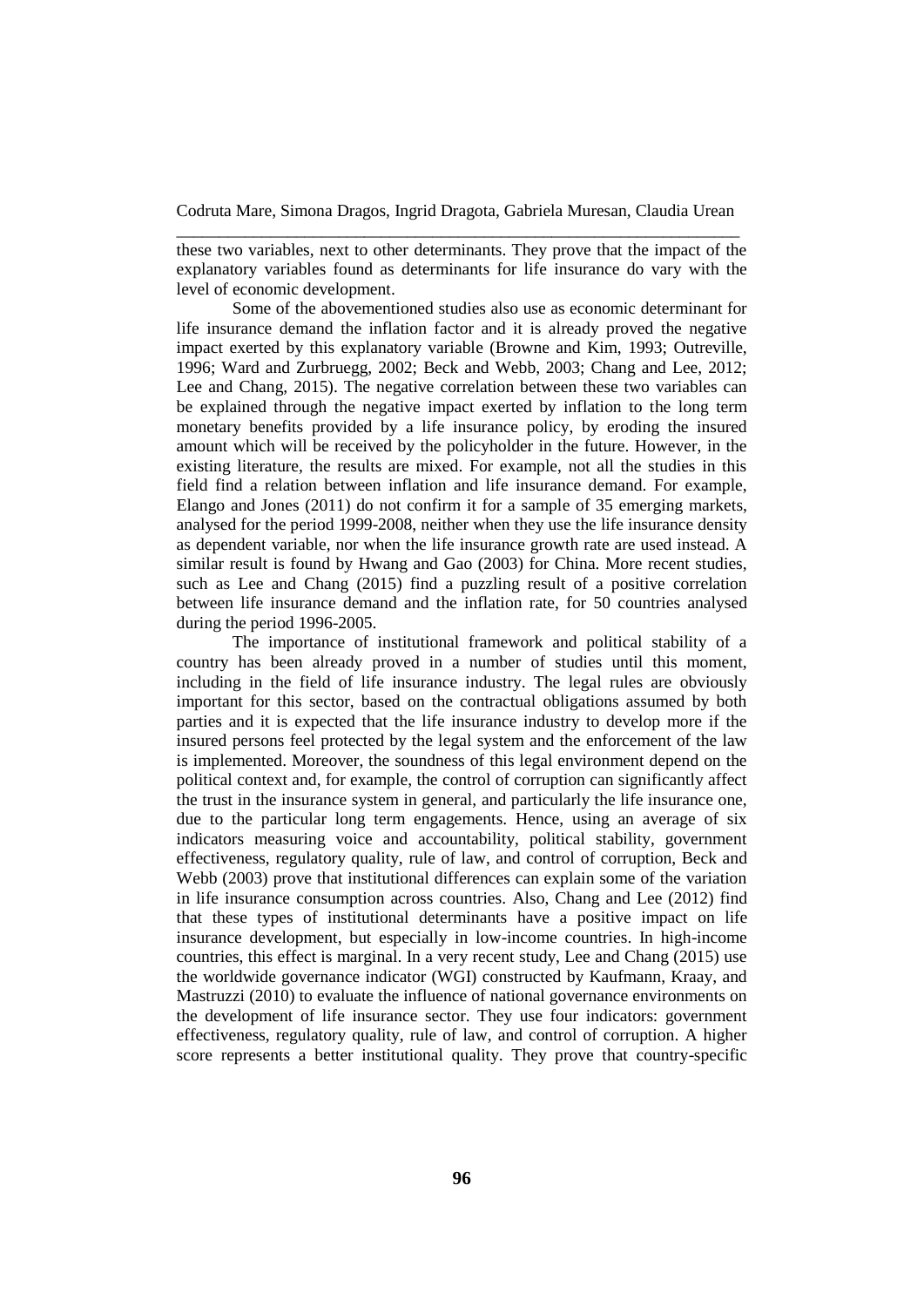characteristics such as governance environment influence the effect of financial reform in life insurance industry.

In his basic model, Hofstede (1980) proposes four cultural dimensions: low versus high power distance, low versus high uncertainty avoidance, individualism versus collectivism, and masculinity versus femininity. Afterwards, Bond supported by Hofstede ( Hofstede and Bond, 1988) introduced a new dimension, respectively long versus short term orientation. In 2010, Michael Minkov has added to the model another cultural dimension, the indulgence versus restraint (Hofstede, 2011).

In the existing literature little research was made regarding the effect of culture on the demand for life insurance products. Kirkman, Lowe and Gibson (2006) recommend that researchers should not consider only one dimension from Hofstede's model in their studies as from their review of 64 studies of culture using Hofstede's dimensions. Chui and Kwok (2008) examine the influence of culture on the consumption patterns of life insurance policies across 41 countries. They use only four out of six Hofstede's cultural dimensions and conclude that culture plays a significant role in explaining differences in life insurance consumption. They found out that individualism has the highest level of significance, followed by power distance and masculinity. They explain that the degree to which people insure themselves is not related to uncertainty avoidance. Instead, more life insurance policies are sold in individualistic cultures than in collectivistic ones.In other words, if a person dies early, in collectivistic cultures they can count on other family members to take care of their dependents, while in individualistic cultures one relies on institutions (like insurance companies, banks) to support their dependents and not on family members.

Extending Chui and Kwok's work, Park and Lemaire (2011) analysed the impact of the fifth Hofstede cultural dimension, the Long-Term Orientation, on life insurance consumption in 27 Asian countries. They find that Long-Term Orientation has a strong positive influence on life insurance consumption, leading to the conclusion that life insurance demand is bound to increase in Asia.

#### **Methodology and data**

To test for β-convergence processes using spatial data, the spatial weights matrix has to be constructed. The coefficients of this matrix indicate the influence of neighbours to the spatial unit *i* (i.e. the type of spatial structure and the spatial dependence intensity). As in the European Union there are island countries like Malta and Cyprus, the ordinary contiguity matrix, based on common geographical frontiers would lead to misspecification and false results. For these type of countries, the matrix would consider that they have no interaction with the others, which is false in the case of the European Union, where dependences are high among member states.

In this case, there are two alternatives to define the spatial weights matrix: distance-based and k-nearest neighbours. Anselin (2005) points out that the k-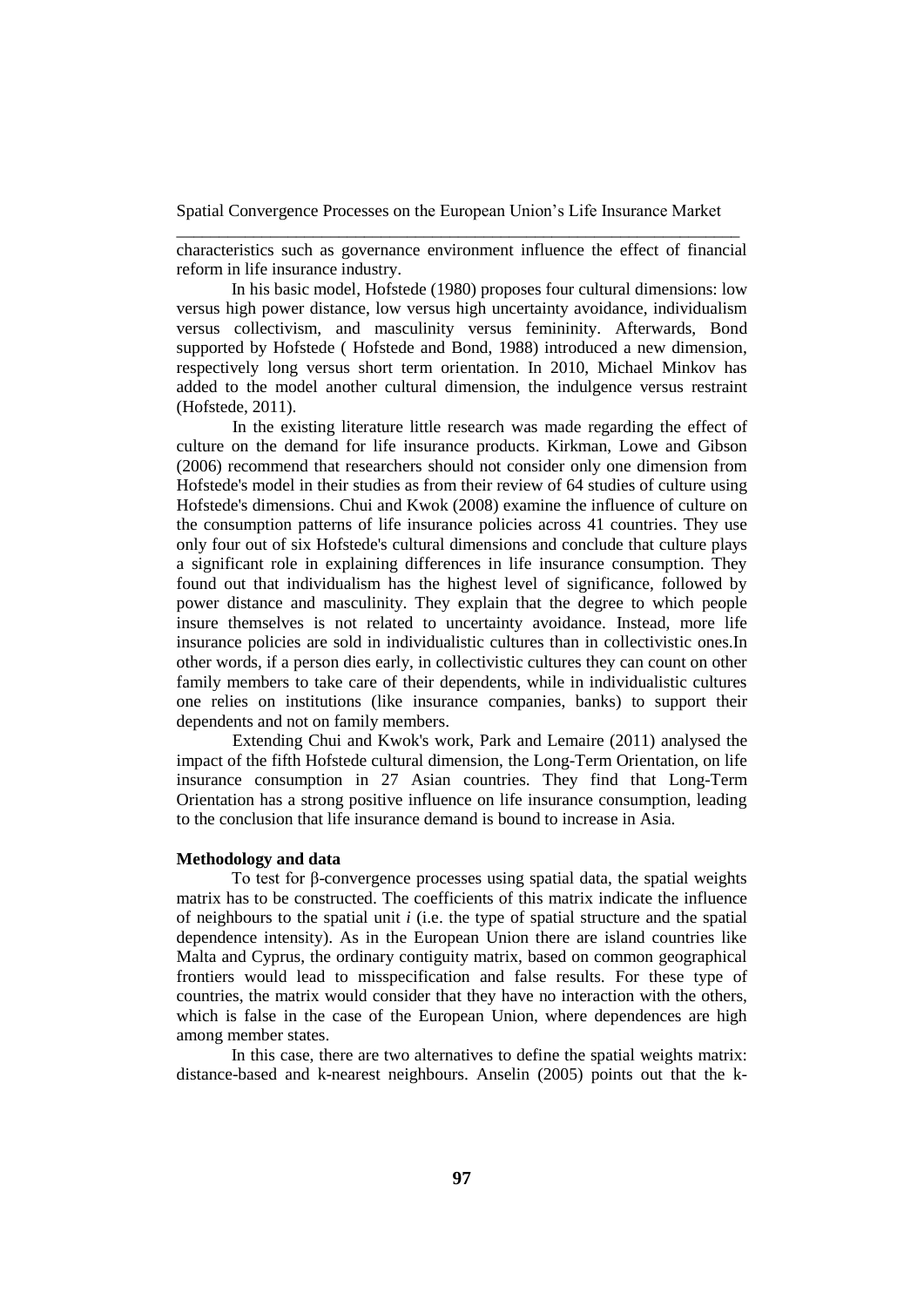nearest neighbour type may be more efficient in such cases. Different alternatives to construct the spatial weights matrix are presented in the literature (see, for example, Prochniak and Witkowski, 2014). Additionally, Getis and Aldstadt (2004) present the evolution of criteria based on which the most suitable type of spatial weights matrix can be established and come up with their own method based on several quality indicators.

Considering all these, we have created more types of spatial weights matrices, both in the distance-based and the k-nearest neighbour forms. The final decision was made based on our dependent variable, following the methodology of Getis and Aldstadt (2004). Thus, we compare the values of:

- The AIC criterion for the model with the dependent variable and its spatial lag variable given by a specific matrix. The better the matrix specification, the lower the value of the AIC.
- The Moran I statistic, with its parameters obtained in the randomization procedure: the better the fit given by the matrix, the higher the pseudo pvalue obtained.
- The Moran I statistic computed for the residuals of the model. If the matrix if efficient, there should be no spatial autocorrelation left in the residual values.
- The correlation coefficient between the variable and its spatial lag. The higher the coefficient, the better the fit.

Results for several types of matrices are presented in Table 1.The results clearly shows that the best performances are obtained for the distance-based spatial weights matrix constructed in the Arc distance mode at a threshold of 1490 km between the centroids of the spatial units.

Convergence analyses in the β form are based on the model of Robert Barro and Xavier Sala-i-Martin (1992, 2004). Considering *Y* as our dependent variable ,the general form of the model specified is:

$$
\frac{1}{T} \times \ln(\frac{y_{iT}}{y_{io}}) = a + \beta \ln(y_{io}) + u_i \tag{1}
$$

This model allows us to compute the convergence speed (2) and the halflife period (3), in order to see the intensity of the convergence process (T is the number of years in the analysis, while  $\beta$  is the regression coefficient obtained in eq. (1).

$$
b = \frac{-\ln(1 + T \times \beta)}{T} \tag{2}
$$

$$
\tau = \frac{-\ln(2)}{\ln(1+\beta)}\tag{3}
$$

For the convergence process to occur and to be stable, the regression coefficient has to be negative and to have values between 0 and 1 in modulus. If the  $\beta$  coefficient is negative, but in modulus > 1, then there is a convergence process, but it is not stable, as its variance increases in time. When this coefficient has positive values, there is no absolute β-convergence.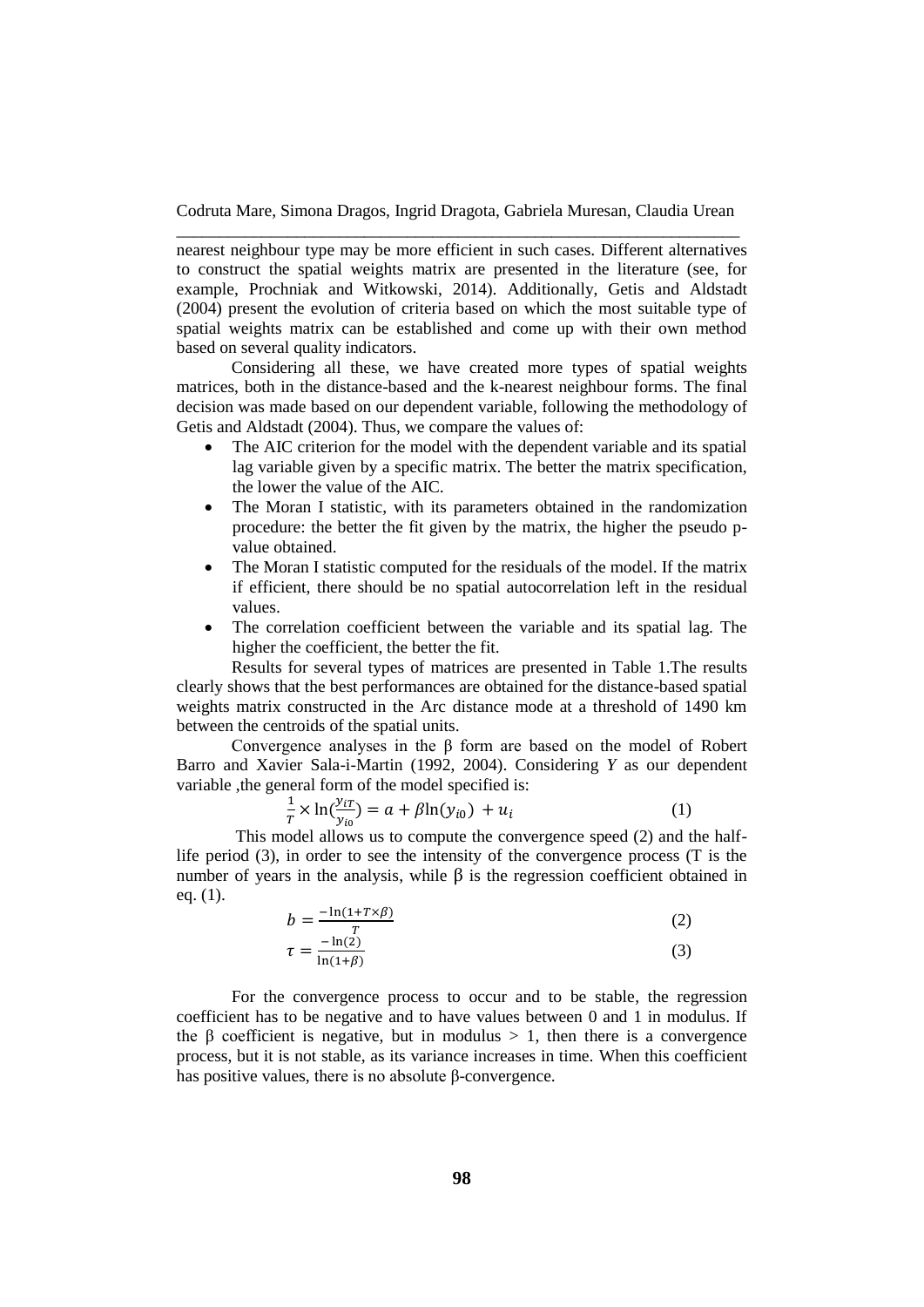|                   |            | Moran        |             |       |       | Moran<br><b>Residuals</b> |       | CorrC    |
|-------------------|------------|--------------|-------------|-------|-------|---------------------------|-------|----------|
| Type of<br>matrix | <b>AIC</b> | $\mathbf{I}$ | <b>Mean</b> | S.D.  | Z-    | <b>Value</b>              | Prob. | oef      |
|                   |            | (pseudo      |             |       | Valu  |                           |       |          |
|                   |            | p-value)     |             |       | e     |                           |       |          |
| $\overline{4}$    |            | 0.0063       | $-0.0391$   | 0.065 | 0.695 | 0.537                     | 0.591 | 0.011    |
| neighbours        | 38.29      | (0.244)      |             |       |       |                           |       |          |
| 5                 |            | 0.0514       | $-0.0389$   | 0.057 | 1.589 | 0.251                     | 0.802 | 0.098    |
| neighbours        | 38.55      | (0.058)      |             |       |       |                           |       |          |
| 6                 |            | 0.0422       | $-0.0379$   | 0.05  | 1.607 | 0.418                     | 0.676 | 0.094    |
| neighbours        | 38.53      | (0.058)      |             |       |       |                           |       |          |
| 8                 |            | 0.0214       | $-0.0374$   | 0.041 | 1.419 | 0.796                     | 0.426 | 0.056    |
| neighbours        | 38.78      | (0.085)      |             |       |       |                           |       |          |
| 9                 |            | 0.0291       | $-0.0389$   | 0.038 | 1.796 | 0.835                     | 0.404 | 0.085    |
| neighbours        | 38.48      | (0.039)      |             |       |       |                           |       |          |
| 10                |            | 0.0323       | $-0.0399$   | 0.035 | 2.042 | 0.912                     | 0.362 | 0.101    |
| neighbours        | 38.57      | (0.024)      |             |       |       |                           |       |          |
| 11                |            | 0.0215       | $-0.0391$   | 0.033 | 1.840 | 1.128                     | 0.259 | 0.074    |
| neighbours        | 38.44      | (0.037)      |             |       |       |                           |       |          |
| Euclidean         |            | $-0.0264$    | $-0.0394$   | 0.055 | 0.236 | 0.7963                    | 0.426 | $-0.125$ |
| distance          | 38.72      | (0.346)      |             |       |       |                           |       |          |
| threshold         |            |              |             |       |       |                           |       |          |
| Euclidean         |            | $-0.0345$    | $-0.0379$   | 0.048 | 0.071 | 0.731                     | 0.464 | $-0.132$ |
| distance 20       | 38.76      | (0.399)      |             |       |       |                           |       |          |
| Arc               |            | $-0.0322$    | $-0.037$    | 0.051 | 0.094 | 0.741                     | 0.459 | $-0.140$ |
| distance          | 38.82      | (0.404)      |             |       |       |                           |       |          |
| 1490 km           |            |              |             |       |       |                           |       |          |
| Arc               | $\sim$     | 0.0009       | $-0.0328$   | 0.055 | 0.612 | 0.456                     | 0.648 | 0.023    |
| distance          | 38.30      | (0.275)      |             |       |       |                           |       |          |
| 1000 km           |            |              |             |       |       |                           |       |          |

**Table 1.Performance of different spatial weights matrices**

*Source: own simulation using GeoDa 1.6.7 and Excel*

If any spatial arrangement occurs, this will be emphasized by the descriptive analysis based on maps. In this case, the classical OLS model is not suitable and spatial influences will be included in the model. Thusly, we have constructed first the OLS model and then assessed the presence of spatial influences based on the Lagrange Multiplier values. We use control variables to check for conditional convergence processes. We consider the Index of Economic Freedom, Hofstede's cultural dimensions, economic and political factors and latitude and longitude to assess for clusterization processes. Equation (1) was respecified in the form of equation (4). When tests requested, spatial autoregressive or spatial error correction models were also constructed.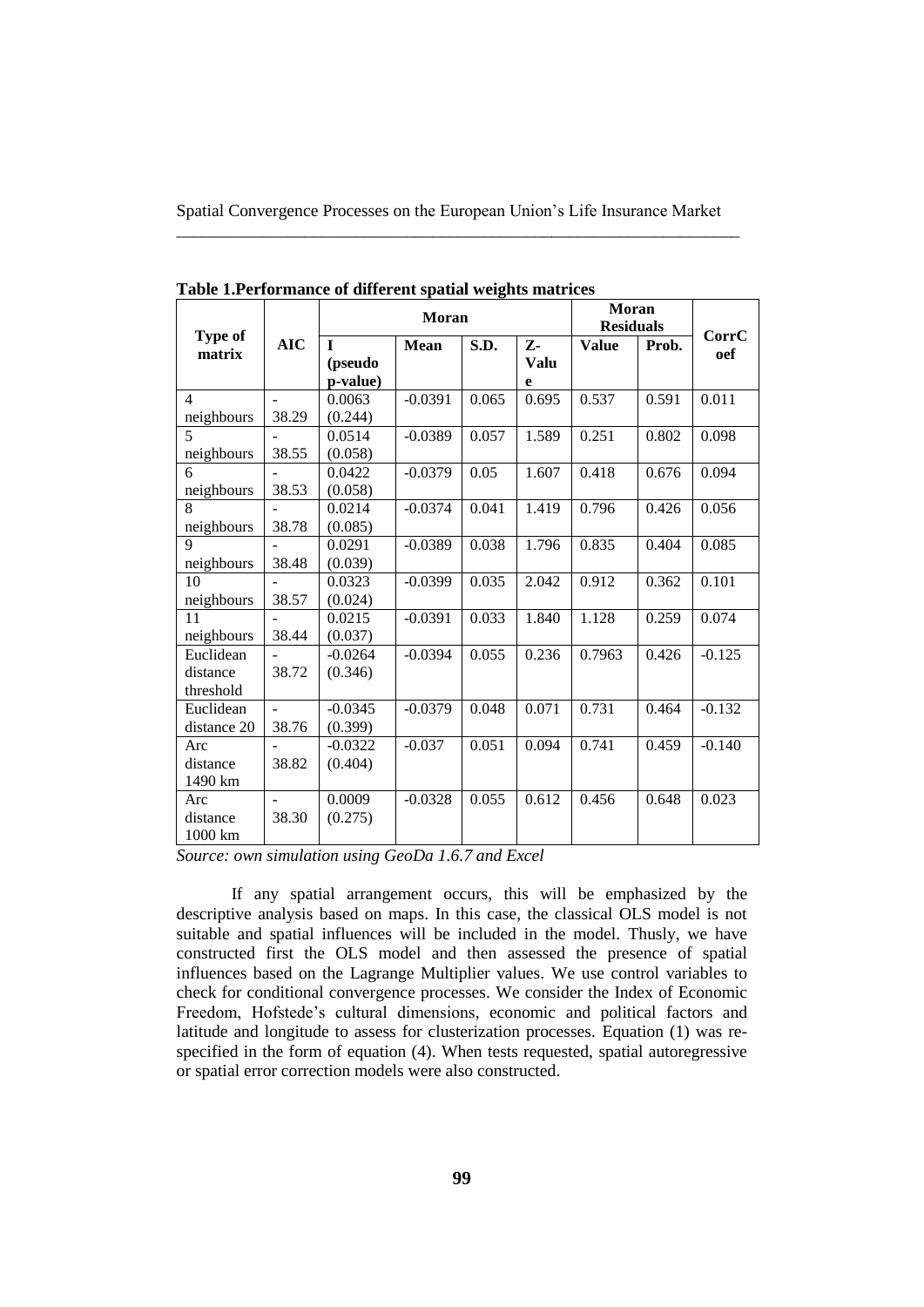Codruta Mare, Simona Dragos, Ingrid Dragota, Gabriela Muresan, Claudia Urean

$$
\frac{1}{T} \times \ln\left(\frac{y_{iT}}{y_{io}}\right) = a + \beta \ln(y_{io}) + \gamma \ln(X) + u_i \tag{4}
$$

Due to data availability, we include in our database the27 countries that joined the European Union before Croatia, for the period 2002 – 2014.Croatiawasnot included in the analysis as it became a member only in the last part of the analysed period, so we consider the integration effect of being much lower in this case.

In order to test the β-convergence process on the European Union's life insurance market we considered the life insurance density. Table 2 presents all the variables used in the analysis. Both dependent and independent variables were log transformed(see also equation (1)).

| Type of variable   | <b>Notation</b>   | <b>Description</b>                      |
|--------------------|-------------------|-----------------------------------------|
| 1.ENDOGENOUS       | <b>RDEN</b>       | Annual average growth rate of the life  |
|                    |                   | insurance density in the analyzed       |
|                    |                   | period.                                 |
| 2.EXOGENOUS        | LNDEN2002         | Life insurance density in 2002.         |
| 2.1. Economic      | <b>LNIIEF</b>     | Growth rate of the Index of Economic    |
|                    |                   | Freedom (overall score)                 |
|                    | IR                | Inflation rate (annual variation, in %) |
|                    |                   | during the analysed period, using the   |
|                    |                   | GDP deflator                            |
| 2.2. Culture       | <b>LNPOWER</b>    | Hofstede cultural dimension: Power      |
|                    |                   | distance index                          |
|                    | <b>LNINIDIVID</b> | Hofstede cultural dimension:            |
|                    |                   | Individualism versus collectivism       |
|                    | <b>LNMASCULIN</b> | Hofstede cultural dimension:            |
|                    |                   | Masculinity versus femininity           |
|                    | <b>LNUNCERT</b>   | Hofstede cultural dimension:            |
|                    |                   | Uncertainty avoidance index             |
|                    | <b>LNLONGTERM</b> | Hofstede cultural dimension: Long       |
|                    |                   | term orientation versus short term      |
|                    |                   | normative orientation                   |
|                    | <b>LNINDULG</b>   | Hofstede cultural dimension:            |
|                    |                   | Indulgence versus restraint             |
| 2.3. Institutional | <b>LNVOICE</b>    | Annual average growth rate of the       |
| and political      |                   | score for Voice and Accountability      |
| determinants       | <b>LNSTAB</b>     | Annual average growth rate of the       |
|                    |                   | score for Political Stability           |
|                    | <b>LNGOVEF</b>    | Annual average growth rate of the       |
|                    |                   | score for Government Effectiveness      |
|                    | <b>LNREGQ</b>     | Annual average growth rate of the       |
|                    |                   | score for Regulatory Quality            |

**Table 2. Dependent and the explanatory variables used in the analysis**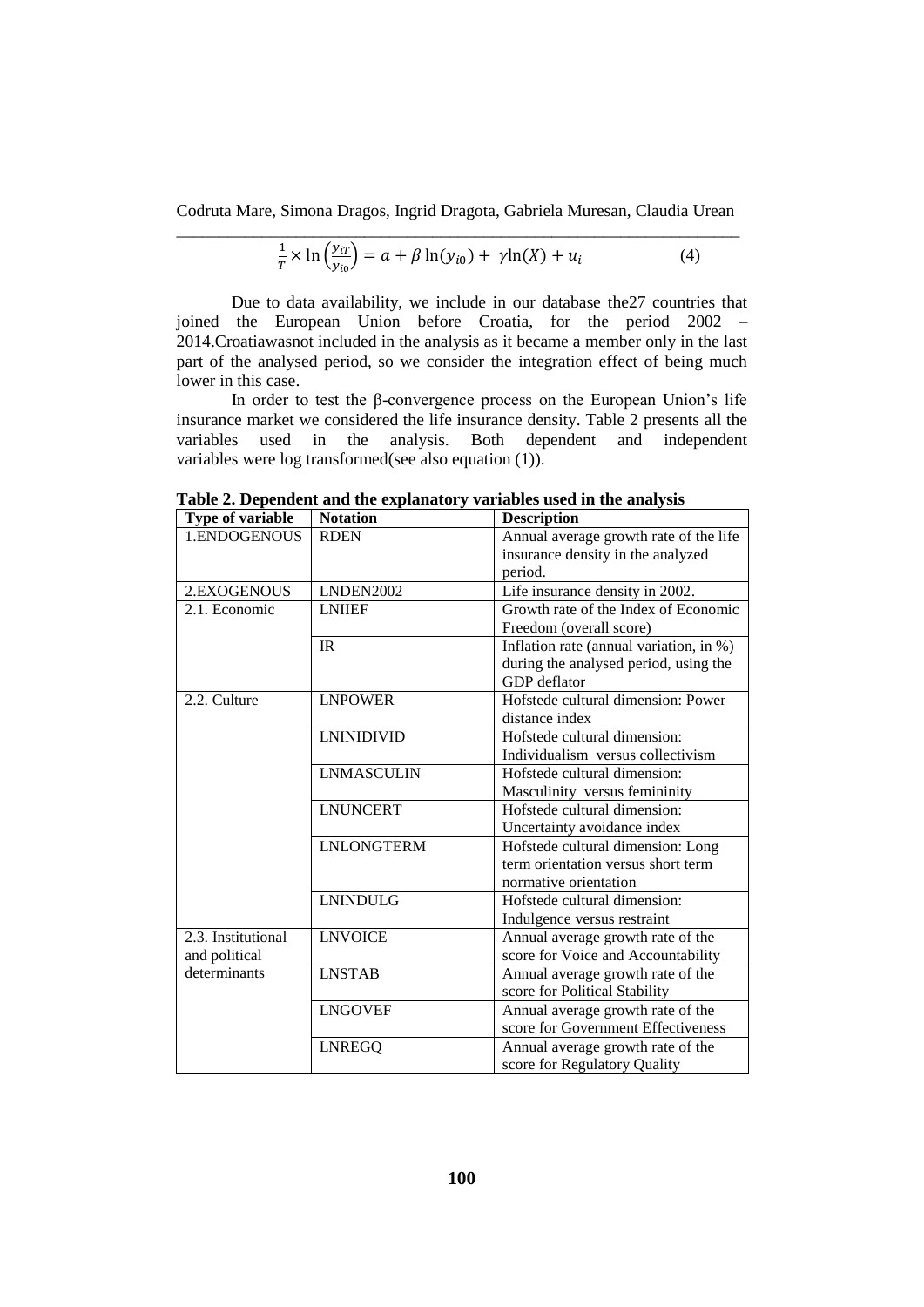|  | Spatial Convergence Processes on the European Union's Life Insurance Market |  |  |  |  |
|--|-----------------------------------------------------------------------------|--|--|--|--|
|  |                                                                             |  |  |  |  |

|                | <b>LNRLAW</b>  | Annual average growth rate of the      |  |  |
|----------------|----------------|----------------------------------------|--|--|
|                |                | score for Rule of Law                  |  |  |
|                | <b>LNCORUP</b> | Annual average growth rate of the      |  |  |
|                |                | score for Control of Corruption        |  |  |
| 2.4. Exogenous | <b>XCTRD</b>   | Longitude                              |  |  |
| spatial        | <b>YCTRD</b>   | Latitude                               |  |  |
|                | W RDEN         | Spatial lag of the endogenous variable |  |  |

*Source: own construction*

## **Results<sup>2</sup>**

 $\overline{a}$ 

The first step of our analysis consisted in the descriptive evaluation of data based on maps. The quartile maps constructed for the life insurance density are presented in Figures  $\hat{1}$  - 3, for the beginning of the analysed period (2002), at theend of period (2014) and the average annual growth rate of life insurance density (see Table 2) .

# **Figure 1. Quartile map for life insurance density in the European Unionin2002**



*Source: own construction in GeoDa 1.6.7*

<sup>&</sup>lt;sup>2</sup> For all analyses, additional information and results are available upon request.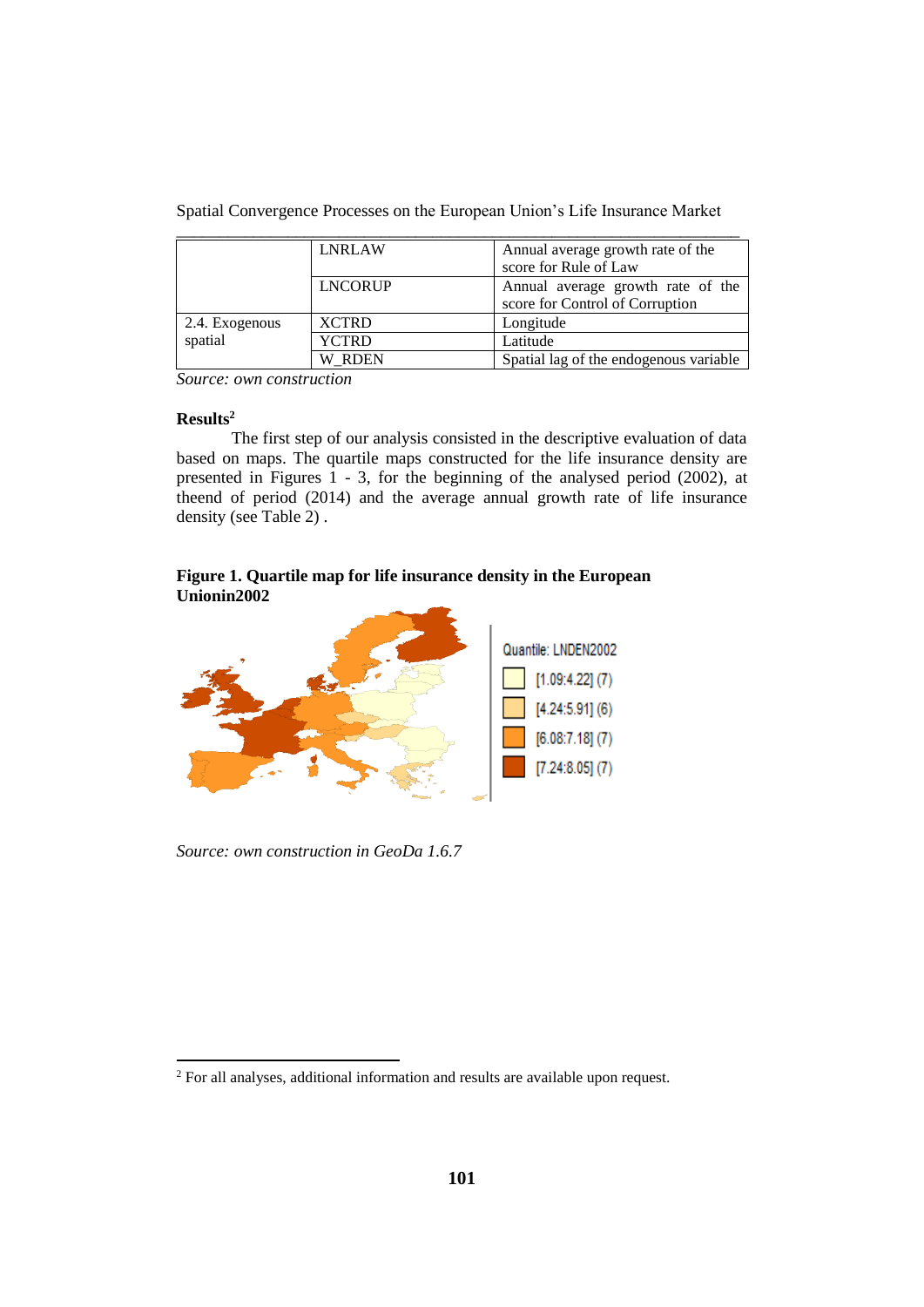**Figure 2. Quartile map for the life insurance density in the European Union in 2014**



*Source: own construction in GeoDa 1.6.7*

# **Figure 3. Quartile map for the life insurance density growth rate in the European Union**



*Source: own construction in GeoDa 1.6.7*

These figures clearly show significantly higher life insurance densities in older EU members, especially at the beginning of the analysed period, but with higher growth rates in the younger EU ones. Additionally, when we compare Figures 1 and 2, we can see that some countries have switched groups in time, as their life insurance density has increased. Based on these results, we can expect significant convergence process in the European Union.

Using the model presented in equation (1) we obtain the following results (see Table 3).

**Table 3. Results for the analysis of the convergence process on the life insurance market in the European Union**

| <b>Variable</b><br><b>Coefficient</b> |               | <b>Std.Error</b> | t-Statistic | <b>Probability</b> |  |
|---------------------------------------|---------------|------------------|-------------|--------------------|--|
| Constant                              | 0.1745105     | 0.0576854        | 3.02521     | 0.006              |  |
| <b>LNDEN2002</b>                      | $-0.02585412$ | 0.009936271      | -2.601994   | 0.015              |  |

*Source: own calculations in GeoDa 1.6.7*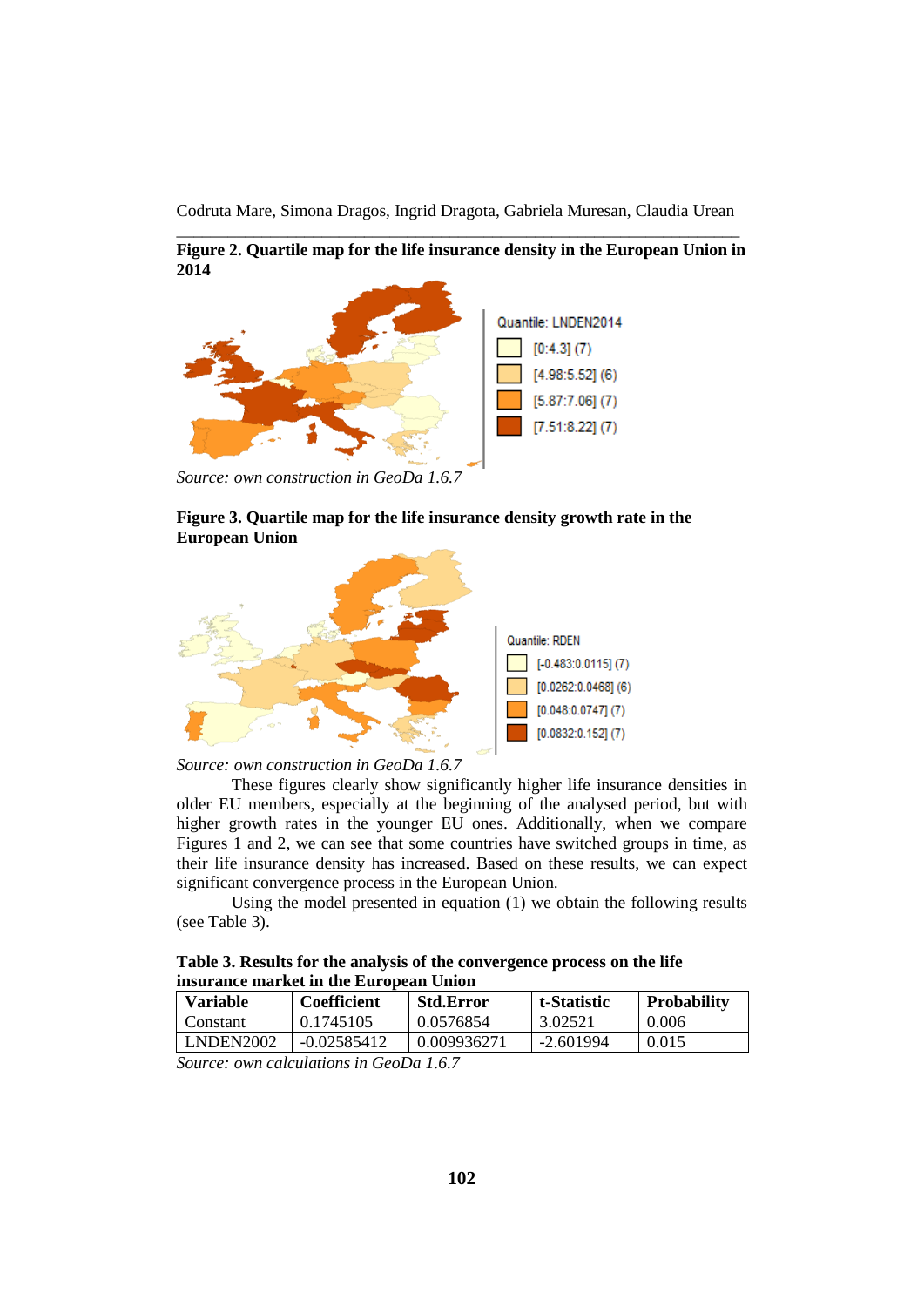All tests confirm the validity of the model. The coefficient for the life insurance density in 2002 is significant, negative and with values in modulus between 0 and 1. This means that an absolute β-convergence process occurred in the European Union during the analysed period. In time, life insurance market adjusts and integrates, and countries with lower life insurance density levels tend to grow faster. By computing eq. (2) and (3) based on the results for eq. (1) we obtain a convergence speed of 3.15% and a half-life period of 26.46 years. This means that if the convergence speed remains the same (3.15%), in approximately 26.5 years, half of the discrepancies between different national life insurance markets from the European Union will be diminished.

| Variables           | Constant  | LNDEN20   | Control   | $\overline{R^2/}$ adj. | <b>AIC</b> | LM tests   |
|---------------------|-----------|-----------|-----------|------------------------|------------|------------|
|                     | Coef.     | 02        | Coef.     | $R^2$                  |            |            |
|                     | (p-value) | Coef.     | (p-value) |                        |            |            |
|                     |           | (p-value) |           |                        |            |            |
| <b>LNIIEF</b>       | 0.23      | $-0.033$  | $-0.339$  | 0.25/                  | $-44.17$   | Accept     |
|                     | (0.005)   | (0.009)   | (0.268)   | 0.19                   |            | <b>OLS</b> |
| <b>LNPOWER</b>      | $-0.16$   | $-0.018$  | 0.076     | 0.29/                  | $-45.84$   | Accept     |
|                     | (0.441)   | (0.099)   | (0.101)   | 0.24                   |            | <b>OLS</b> |
| <b>LNINIDIVID</b>   | 0.17      | $-0.026$  | $-0.001$  | 0.21/                  | $-42.76$   | Accept     |
|                     | (0.457)   | (0.029)   | (0.987)   | 0.14                   |            | <b>OLS</b> |
| <b>LNMASCULIN</b>   | 0.08      | $-0.027$  | 0.028     | 0.24/                  | $-43.86$   | Accept     |
|                     | (0.489)   | (0.013)   | (0.327)   | 0.18                   |            | <b>OLS</b> |
| <b>LNUNCERT</b>     | $-0.38$   | $-0.017$  | 0.122     | 0.37/                  | $-48.78$   | Accept     |
| (OLS)               | (0.114)   | (0.089)   | (0.022)   | 0.32                   |            | <b>SAR</b> |
| <b>LNUNCERT</b>     | $-0.402$  | $-0.019$  | 0.133     | 0.47                   | $-49.60$   |            |
| (SAR)               | (0.049)   | (0.024)   | (0.002)   |                        |            |            |
| <b>W_RDEN</b> (SAR) |           |           | $-0.65$   |                        |            |            |
|                     |           |           | (0.003)   |                        |            |            |
| <b>LNLONGTERM</b>   | $-0.17$   | $-0.021$  | 0.081     | 0.26/                  | $-44.49$   | Accept     |
|                     | (0.543)   | (0.051)   | (0.219)   | 0.2                    |            | <b>OLS</b> |
| <b>LNINDULG</b>     | 0.32      | $-0.011$  | $-0.062$  | 0.23/                  | $-43.49$   | Accept     |
|                     | (0.108)   | (0.589)   | (0.429)   | 0.17                   |            | <b>OLS</b> |
| <b>LNVOICE</b>      | 0.18      | $-0.026$  | 0.189     | 0.23/                  | $-43.3$    | Accept     |
|                     | (0.005)   | (0.015)   | (0.494)   | 0.16                   |            | <b>OLS</b> |
| <b>LNSTAB</b>       | 0.18      | $-0.026$  | 0.081     | 0.23/                  | $-43.2$    | Accept     |
|                     | (0.005)   | (0.016)   | (0.53)    | 0.16                   |            | <b>OLS</b> |
| <b>LNGOVEF</b>      | 0.17      | $-0.025$  | 0.021     | 0.21/                  | $-42.77$   | Accept     |
|                     | (0.015)   | (0.043)   | (0.948)   | 0.15                   |            | <b>OLS</b> |
| <b>LNREGO</b>       | 0.18      | $-0.026$  | $-0.019$  | 0.21/                  | $-42.77$   | Accept     |
|                     | (0.01)    | (0.029)   | (0.938)   | 0.15                   |            | <b>OLS</b> |
| <b>LNRLAW</b>       | 0.19      | $-0.028$  | $-0.046$  | 0.21/                  | $-42.79$   | Accept     |
|                     | (0.066)   | (0.087)   | (0.873)   | 0.15                   |            | OLS.       |
| <b>LNCORUP</b>      | 0.17      | $-0.026$  | 0.009     | 0.21/                  | $-42.76$   | Accept     |
|                     | (0.012)   | (0.032)   | (0.96)    | 0.15                   |            | <b>OLS</b> |
| <b>IR</b>           | 0.23      | $-0.029$  | 0.0006    | 0.24/                  | $-43.84$   | Accept     |

**Table 4. Conditional convergence regression analyses :results foreq. (4)**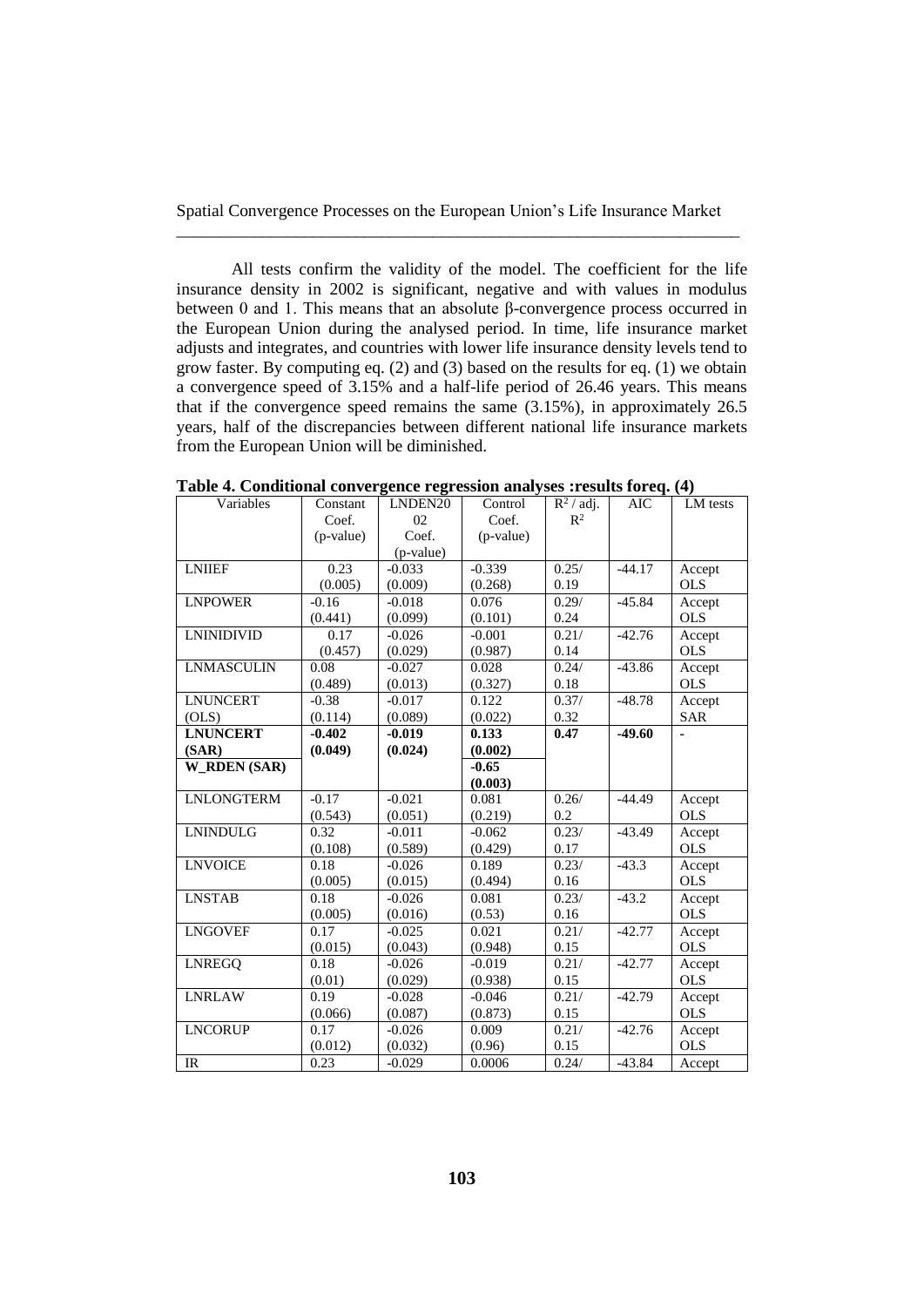|              | (0.01)  | (0.01)   | (0.333)   | 0.18  |          | <b>OLS</b> |
|--------------|---------|----------|-----------|-------|----------|------------|
| <b>XCTRD</b> | 0.21    | $-0.03$  | $-0.001$  | 0.22/ | $-43.04$ | Accept     |
|              | (0.035) | (0.029)  | (0.619)   | 0.16  |          | <b>OLS</b> |
| <b>YCTRD</b> | 0.21    | $-0.026$ | $-0.0006$ | 0.21/ | $-42.83$ | Accept     |
|              | (0.157) | (0.018)  | (0.8)     | 0.15  |          | <b>OLS</b> |
| W RDEN       | 0.25    | $-0.031$ | $-1.375$  | 0.3/  | $-46.06$ | <b>SAR</b> |
|              | (0.001) | (0.005)  | (0.09)    | 0.26  |          |            |

Codruta Mare, Simona Dragos, Ingrid Dragota, Gabriela Muresan, Claudia Urean \_\_\_\_\_\_\_\_\_\_\_\_\_\_\_\_\_\_\_\_\_\_\_\_\_\_\_\_\_\_\_\_\_\_\_\_\_\_\_\_\_\_\_\_\_\_\_\_\_\_\_\_\_\_\_\_\_\_\_\_\_\_\_\_\_\_

*Source: own calculations inGeoDa 1.6.7*

Results in Table 4 show, in almost all cases, that the convergence process remains active (probabilities for the LNDEN2002 coefficients are lower than 0.05). For power distance and long term orientation variables, the significance of the convergence process is acceptable only at the 10% level of significance. Cultural features related to indulgence alter this process. Following Beck and Webb (2003) we have also considered the institutional determinants for the convergence process of the life insurance market in the European Union. The process persists, but it is not conditioned by any of the institutional factors considered. In all cases, probabilities of the control variables turned out to be much higher than the 5% level. Additionally, inflation is not a significant factor in this convergence process. This result could be explained by the fact that, usually, insurance companies adjust their products to inflation.

The best convergence model appears when the uncertainty avoidance index is considered as a control variable in the model. The classical OLS model is not suitable anymore; instead the spatial autoregressive model (SAR) is confirmed by the LM tests. The convergence process remains stable (the coefficient is negative and less than 1 in modulus). The convergence process is positively related to the level of uncertainty avoidance. Uncertainty Avoidance Index (UAI) indicates to what extent a culture members' feel uncomfortable or comfortable in unstructured situations (Hofstede and Bond, 1988). Uncertainty is centred on stability, planning and change, on the need of having norms and regulations. Starting from the idea of Chui and Kwok (2008) that uncertainty avoidance leads to an escape from ambiguity, our results suggest that the perception of life insurance products offering a certain degree of stability will lead to a higher growth rate of the life insurance density, mostly in EU emerging countries.

Additionally, the coefficient of the spatially lagged variable is negative, showing that, on average, countries with high levels of the life insurance density growth rate have neighbours with low levels of this variable. Thusly, the convergence process is occurring.

## **Conclusions**

The main goal of the study was to evaluate if any spatial convergence process occurs on the European Union life insurance market, in the form of the βconvergence. We have started from the idea that, as convergence processes were demonstrated at the level of standard of living, than this should also be present on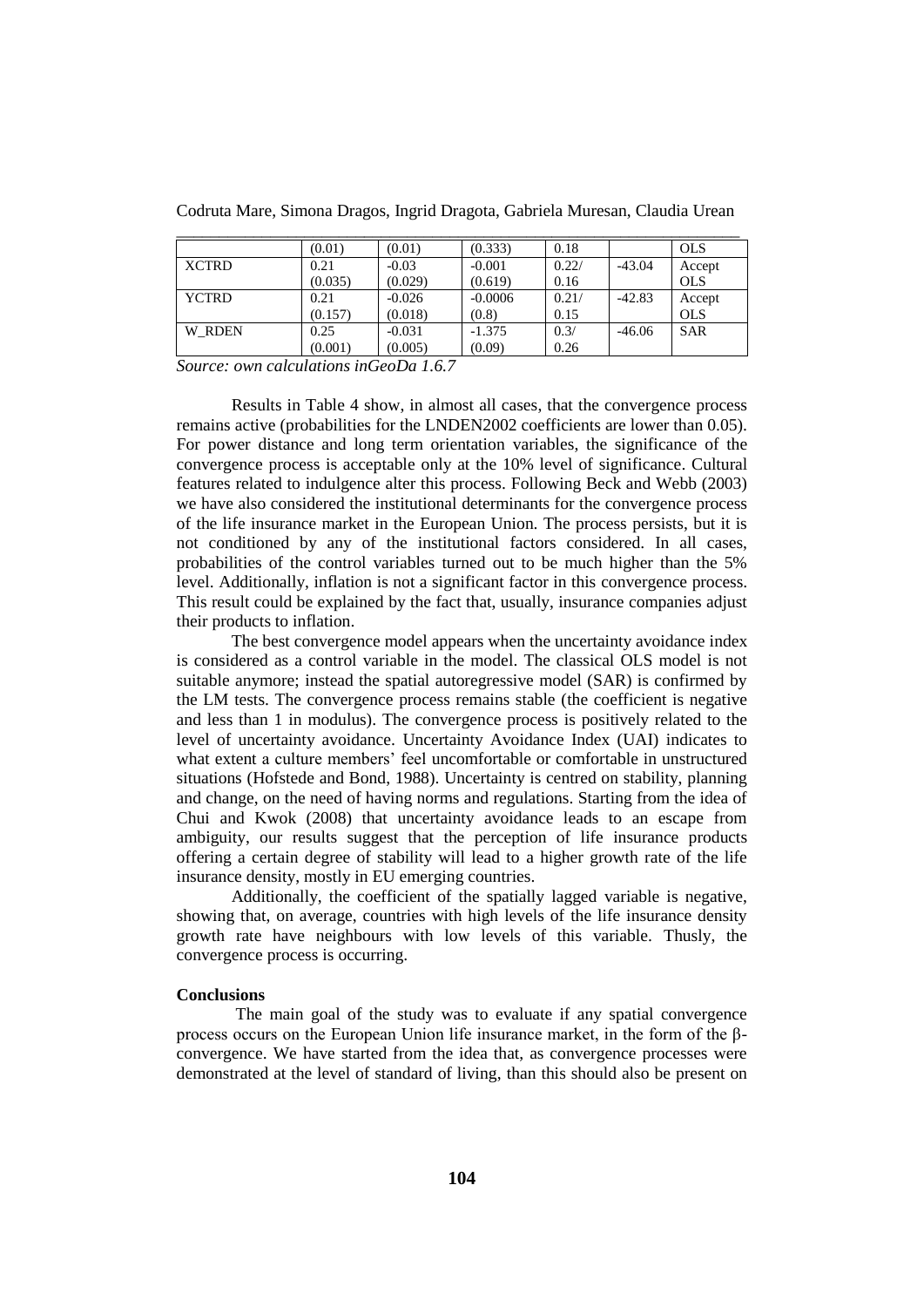the insurance market. The results show a significant, stable and valid absolute βconvergence process taking place when the life insurance density is considered as a proxy for the market.

Additionally, several control variables were considered for influences dependent on the economies that form the European Union. From all variables considered, Hofstede's uncertainty avoidance level is significantly influencing the development of the life insurance market. The positive coefficient shows that this cultural dimension is leading to a higher growth rate of the life insurance density. Life insurance products are characterized by uncertainty and ambiguity, so the consumers are more likely to react according to their cultural backgrounds. Some cultures accepts the innovation process going to risk assumption (Denmark, Ireland), while other cultures tries to avoid risk at the highest level (Greece, Portugal). As a consequence, life insurance companies should reconsider their development strategies oriented toward those economies that have a high level of uncertainty avoidance. These countries usually manifest a high level of anxiety facing new technologies and their population reacts negatively at new brands entered on the market, whose names are not known.

## **REFERENCES**

[1]**Anselin, L. (2005),** *Exploring Spatial Data with GeoDaTM: A Workbook***.** *Center for Spatially Integrated Social Science*; University of Illinois, Urbana-Champaign, Urbana, available at: <https://geodacenter.asu.edu/system/files/geodaworkbook.pdf> ; [2]**Badahir, B., Valev, N. (2015),** *Financial Development Convergence*. *Journal of Banking & Finance*, 56, 61-71; [3]**Barro, R., Sala-i-Martin, X. (1992),** *Convergence. Journal of Political Economy,* 100 (2), April, 223–251; [4]**Barro, R., Sala-i-Martin, X. (2004),** *Economic Growth*. *The MIT Press,*  Cambridge, Massachusetts, London, 2<sup>nd</sup> edition; [5]**Beck, T., Webb, I. (2003),** *Economic, Demographic and Institutional Determinants of Life Insurance Consumption across Countries*. *World Bank Economic Review*, 17(I), 51–88; [6]**Browne, M.J., Kim, K. (1993),** *An International Analysis of Life Insurance Demand. Journal of Risk and Insurance*, 60, 616–634; [7]**Carter, R.L., Dickinson, G.M. (1992),** *Obstacles to the Liberalisation of Trade in Insurance. London: Harvester Wheatsheaf*; [8]**Chang, C.H., Lee, C.C. (2012),** *Non-linearity between Life Insurance and Economic Development: A Revisited Approach*. *The Geneva Risk and Insurance Review*, 37(2), 223–257;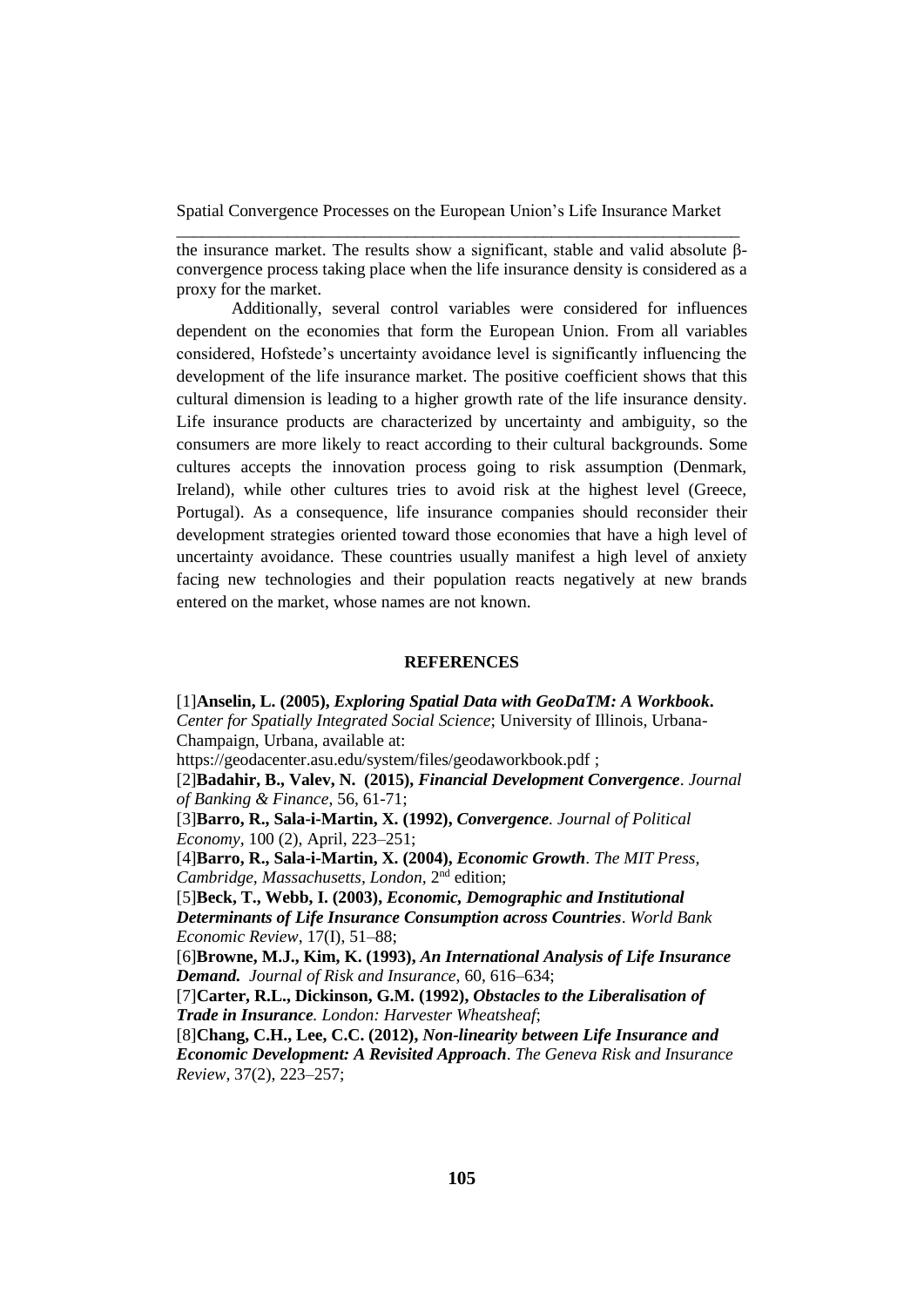[9]**Chui, A.C., Kwok, C. C. (2008),** *National Culture and Life Insurance Consumption. Journal of International Business Studies*, *39*(1), 88-101; [10]**Dall`Erba S.(2003),** *Distribution of Regional Income and Regional Funds in Europe 1989-1999: An Exploratory Spatial Data Analysis*; Discussion Paper *REAL 03-T-01*, University of Illinois at Urbana-Champaign;

[11]Dall'Erba, S., Le Gallo, J. (2008), *Regional Convergence and the Impact of European Structural Funds over 1989–1999: A Spatial Econometric Analysis*. *Papers in Regional Science*, 87(2), 219-244;

[12]**Donaldson, W.A. (1977),** *Inventory Replenishment Policy for a Linear Trend in Demand*. *Operations Research*, 28, 663-670;

[13]**Elango, B., Jones, J. (2011***), Drivers of Insurance Demand in Emerging Markets*. *Journal of Service Science Research*, 3(2), 185-204;

[14]**Enz, R. (2000),** *The S-curve Relation between Per-capita Income and Insurance Penetration. The Geneva Papers on Risk and Insurance—Issues and Practice*, 25, 396–406;

[15]**Feldkircher, M.(2006),** *Regional Convergence within the EU-25: A Spatial Econometric Analysis;* In: OeNB Workshops (Ed.) *New Regional Economics in Central European Economies: The Future of CENTROPE*, OeNB, Vienna, Workshops n. 9, 101-119;

[16]**Fischer and Stirbock (2004),** *Regional Income Convergence in the Enlarged Europe, 1995- 2000: A Spatial Econometric Perspective*. Zentrum für Europäische Wirtschaftsforschung GmbH, Mannheim, *ZEW Discussion Paper* n. 04-42;

[17]**Getis, A., Aldstadt, J. (2004),** *Constructing the Spatial Weights Matrix Using a Local Statistic*. *Geographical Analysis*, 36: 90–104;

[17]**Goldberg, L. (2007),** *Financial Sector FDI and Host Countries: New and Old Lessons ; Economic Policy Review*, Federal Reserve Bank of New York, 1-17; [19]**Hofstede, G. (1980),** *Culture's Consequences: International Differences in Work-Related Values*. *Sage*, Beverly Hills, CA;

[20]**Hofstede, G. (2011),** *Dimensionalizing Cultures: The Hofstede Model in Context*. *Online Readings in Psychology and Culture, 2* (1);

[21]**Hofstede, G., Bond, M. H. (1988),** *The Confucius Connection: From Cultural Roots to Economic Growth. Organizational Dynamics*, 16, 4-21; [22]**Hwang, T.,Gao, S. (2003),** *The Determinants of Demand for Life Insurance in an Emerging Economy- The Case of China*. *Managerial Finance*, 29(5/6), 82-96;

[23]**Kaufmann, D., Kraay, A., Mastruzzi, M. (2010),** *The World Governance Indicators: Methodology and Analytical Issues. World Bank policy research working paper*, no.5430 (Washington, D.C.: The World Bank, Development Research Group, Macroeconomics and Growth Team);